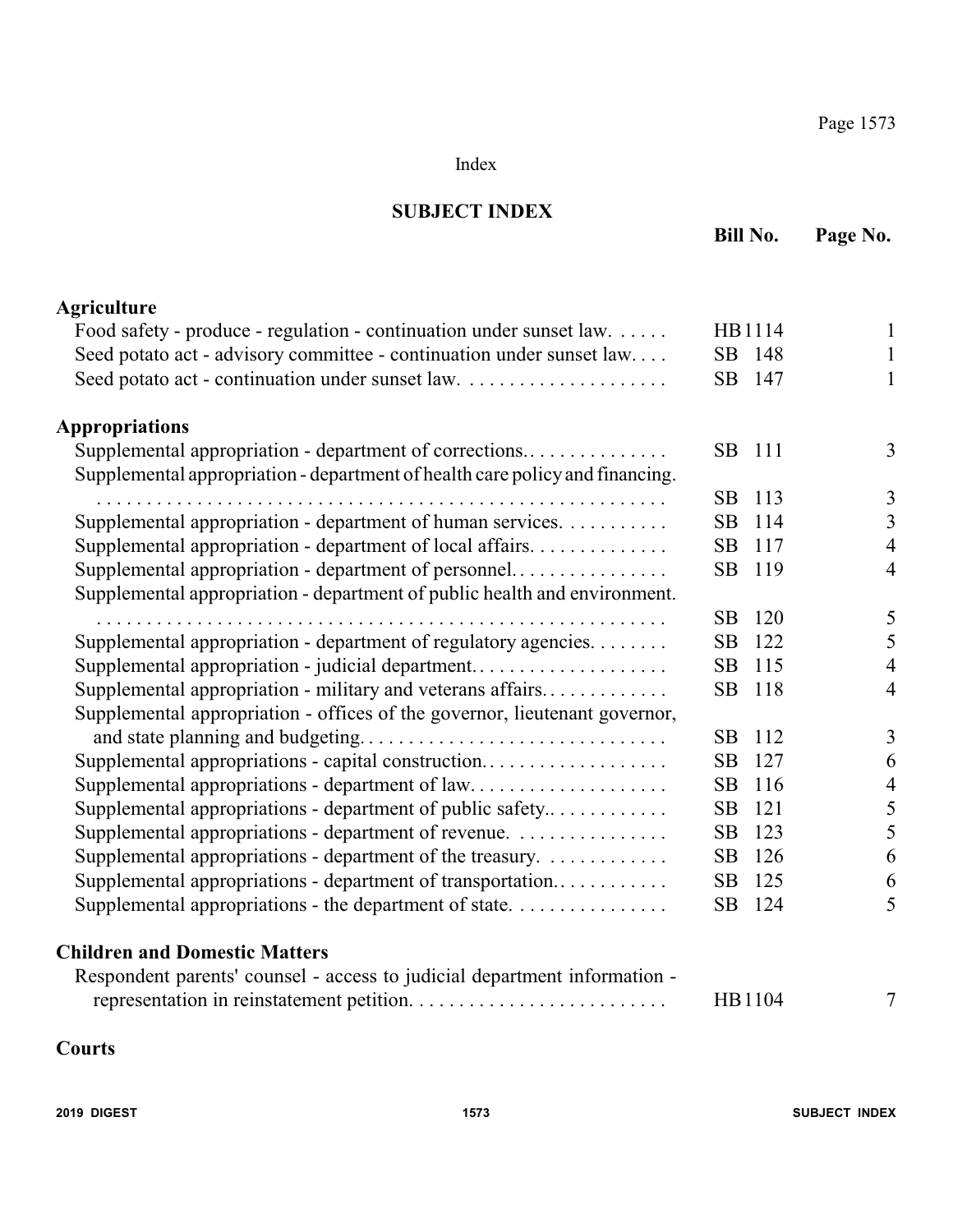|                                                                                                                                                                                                                        | <b>Bill No.</b> | Page No. |
|------------------------------------------------------------------------------------------------------------------------------------------------------------------------------------------------------------------------|-----------------|----------|
| District court judges - increases - outreach position - reports - appropriation.                                                                                                                                       | <b>SB</b><br>71 | 8        |
| Firearms - extreme risk protection order - petition requirements - hearings -                                                                                                                                          | <b>SB</b><br>43 | 8        |
| firearm surrender options - termination hearing - appropriation.<br>Juvenile court jurisdiction for guardianship and parental responsibilities<br>proceedings - findings supporting federal special immigrant juvenile | HB1177          | 9        |
|                                                                                                                                                                                                                        | HB1042          | 9        |
| Limitations on damages - adjustment for inflation every 2 years.<br>Uniform civil remedies for unauthorized disclosure of intimate images act.                                                                         | SB 109          | 9        |
|                                                                                                                                                                                                                        | SB 100          | 8        |
| <b>Criminal Law and Procedure</b>                                                                                                                                                                                      |                 |          |
| Animal cruelty - cruelty to police working horses<br>Criminal sentencing - misdemeanors and municipal violations - change                                                                                              | HB1180          | 11       |
|                                                                                                                                                                                                                        | HB1148          | 11       |
| Secondhand dealers - gift card transactions - record-keeping                                                                                                                                                           | <b>SB</b><br>14 | 11       |
| Sex offenses - sexual contact definitions                                                                                                                                                                              | HB1155          | 11       |
| Statute of limitations - failure to report child sexual abuse - 3 years                                                                                                                                                | SB<br>49        | 11       |
| <b>Education - Postsecondary</b>                                                                                                                                                                                       |                 |          |
| Colorado mountain college - authorization for baccalaureate degree program                                                                                                                                             |                 |          |
|                                                                                                                                                                                                                        | HB1153          | 20       |
|                                                                                                                                                                                                                        | HB1015          | 20       |
| Commission duties - funding formulas - 5-year reviews<br>Community colleges and occupational education - state student advisory                                                                                        | SB<br>95        | 19       |
| Distribution of student loan repayment information - public service                                                                                                                                                    | HB1152          | 20       |
|                                                                                                                                                                                                                        | SB 57           | 19       |
|                                                                                                                                                                                                                        | SB<br>9         | 19       |
| <b>Education - Public Schools</b>                                                                                                                                                                                      |                 |          |
| Education - performance indicators - graduation rate - counting students                                                                                                                                               |                 |          |
|                                                                                                                                                                                                                        | HB1066          | 17       |
| Educator licensing - nonpublic school educator licensing programs                                                                                                                                                      | <b>SB</b><br>69 | 13       |
| Educator licensure - requirements for out-of state applicants.                                                                                                                                                         | HB1059          | 16       |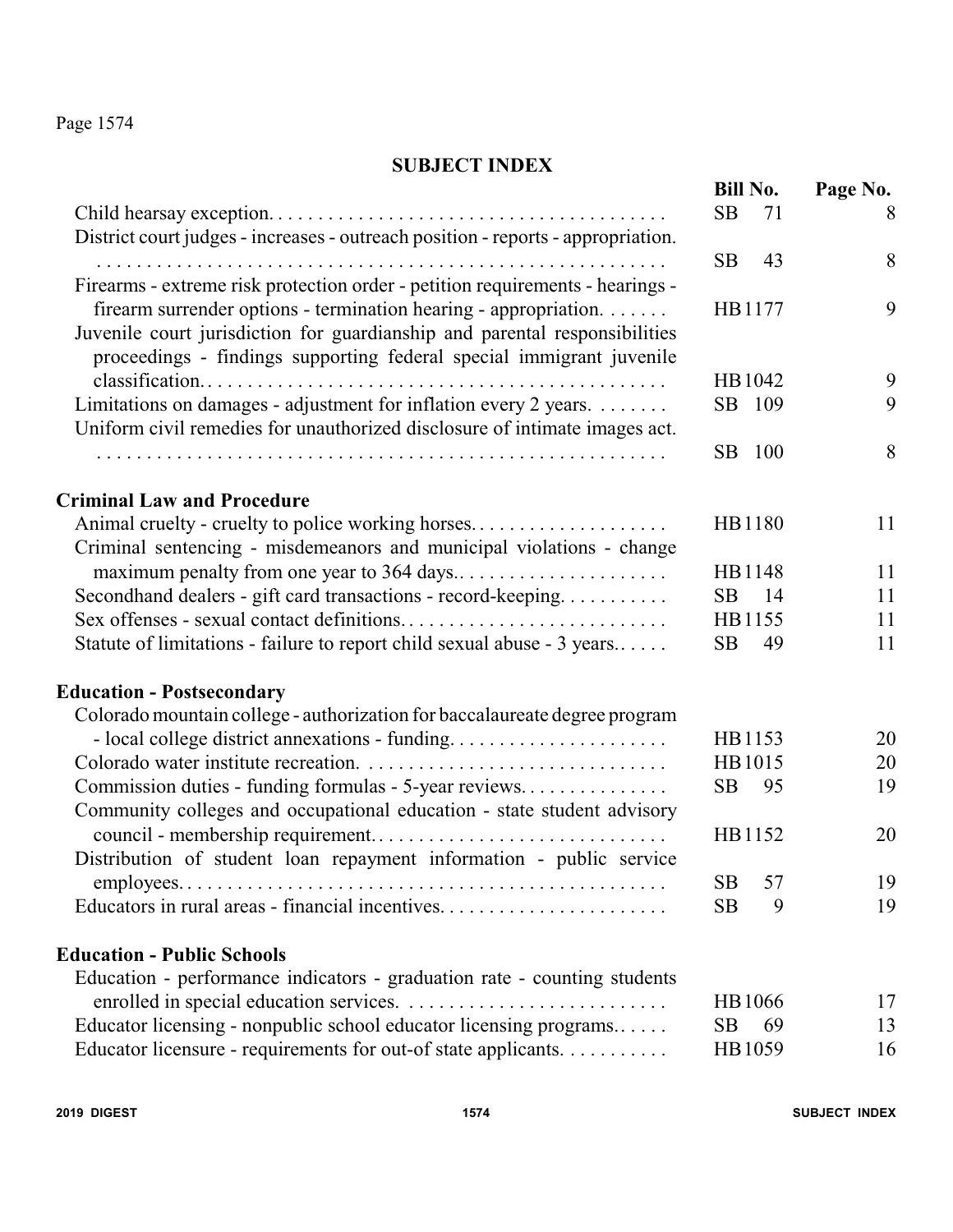|                                                                                                                                       | <b>Bill No.</b>           | Page No. |
|---------------------------------------------------------------------------------------------------------------------------------------|---------------------------|----------|
|                                                                                                                                       | SB<br>102                 | 13       |
|                                                                                                                                       | <b>SB</b><br>39           | 13       |
| Multi-district online schools - enrollment data - accountability.                                                                     | 129<br>SB                 | 14       |
| Nationally certified school professionals - annual stipends<br>Safe haven program - information - comprehensive health education in   | HB1036<br><b>SB</b><br>25 | 16<br>13 |
| School district board of education - specific powers - sale and conveyance                                                            |                           |          |
|                                                                                                                                       | HB1100                    | 17       |
| School district capital construction assistance program - grants to support                                                           |                           |          |
|                                                                                                                                       | <b>HB1008</b>             | 16       |
|                                                                                                                                       | SB 183                    | 15       |
| School employees - background checks - fingerprinting<br>School finance - mid-year adjustment to state share of total program funding | HB1186                    | 17       |
|                                                                                                                                       | SB 128                    | 14       |
| Teacher cadet program - early childhood education.                                                                                    | HB1137                    | 17       |
| <b>Financial Institutions</b>                                                                                                         |                           |          |
| Life care institutions - reserve requirement - surety bond option.                                                                    | HB1043                    | 21       |
| Securities - registration and licensing requirements - exemptions -                                                                   |                           |          |
|                                                                                                                                       | <b>SB</b><br>23           | 21       |
| <b>General Assembly</b>                                                                                                               |                           |          |
| Capital development committee - appointments - chair and vice-chair                                                                   |                           |          |
|                                                                                                                                       | HB1020                    | 22       |
| Legislative council - executive committee - appointment of temporary                                                                  | HB1173                    | 22       |
|                                                                                                                                       |                           |          |
| <b>Government - Special Districts</b>                                                                                                 |                           |          |
| Early childhood development service districts - creation - powers and duties.                                                         | HB1052                    | 23       |
| <b>Government - State</b>                                                                                                             |                           |          |
| Capital construction - controlled maintenance - state architect - flexibility in                                                      |                           |          |
|                                                                                                                                       | HB1012                    | 24       |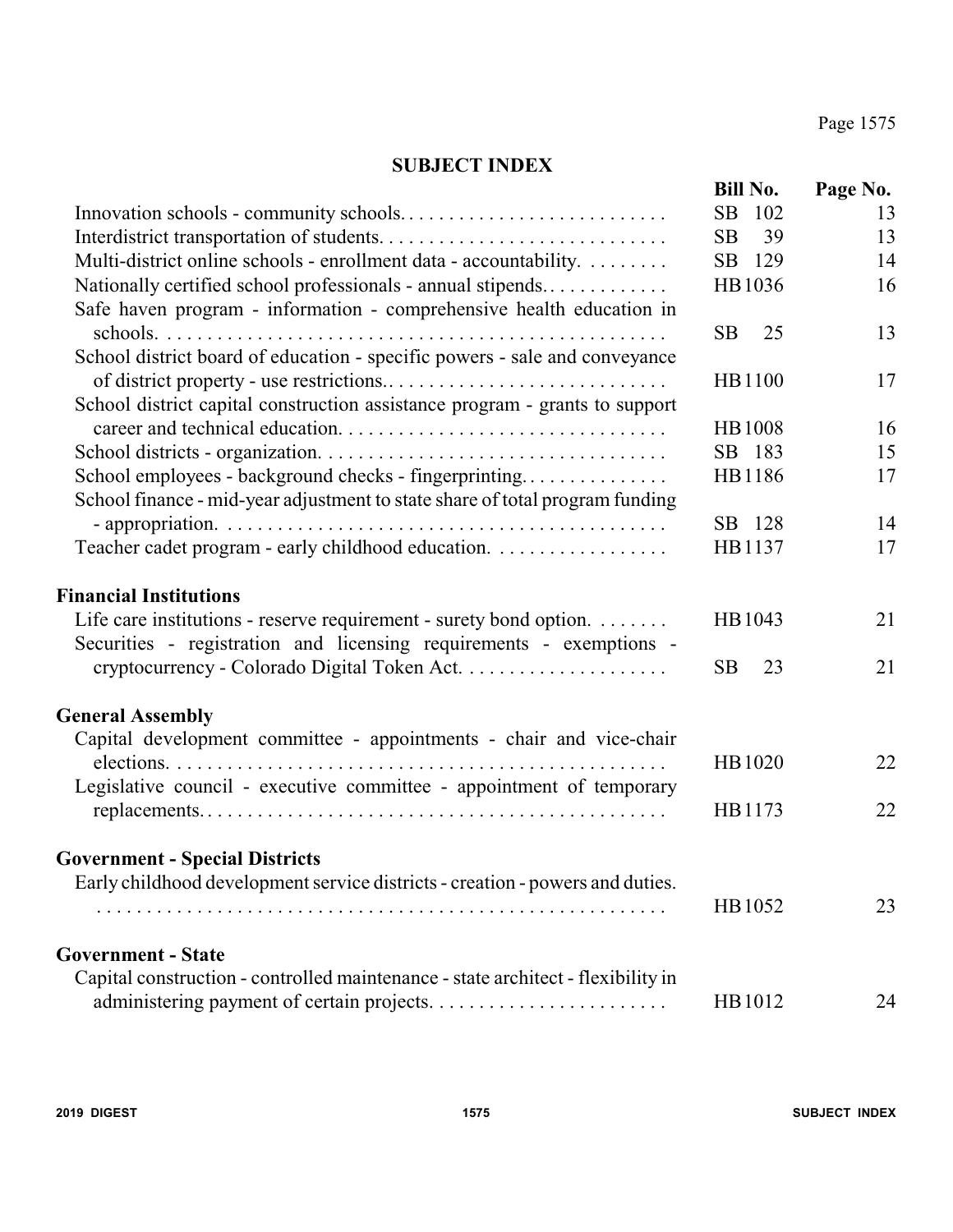| <b>Bill No.</b> | Page No.                                                                                 |
|-----------------|------------------------------------------------------------------------------------------|
|                 |                                                                                          |
| HB1197          | 25                                                                                       |
|                 |                                                                                          |
|                 | 24                                                                                       |
|                 |                                                                                          |
|                 | 24                                                                                       |
| SB 151          | 24                                                                                       |
|                 |                                                                                          |
| HB1062          | 24                                                                                       |
| HB1119          | 25                                                                                       |
|                 |                                                                                          |
|                 |                                                                                          |
| <b>SB</b><br>81 | 28                                                                                       |
| HB1070          | 30                                                                                       |
| HB1041          | 29                                                                                       |
|                 | 27                                                                                       |
|                 |                                                                                          |
|                 | 27                                                                                       |
|                 |                                                                                          |
| HB1065          | 29                                                                                       |
| HB1014          | 28                                                                                       |
|                 |                                                                                          |
|                 | 29                                                                                       |
|                 |                                                                                          |
| <b>SB</b><br>82 | 28                                                                                       |
|                 | 27                                                                                       |
|                 | 28                                                                                       |
|                 |                                                                                          |
| HB1071          | 30                                                                                       |
| SB<br>80        | 27                                                                                       |
|                 | HB1060<br>SB 152<br>SB<br>44<br><b>SB</b><br>45<br>HB1068<br>SB<br>21<br><b>SB</b><br>83 |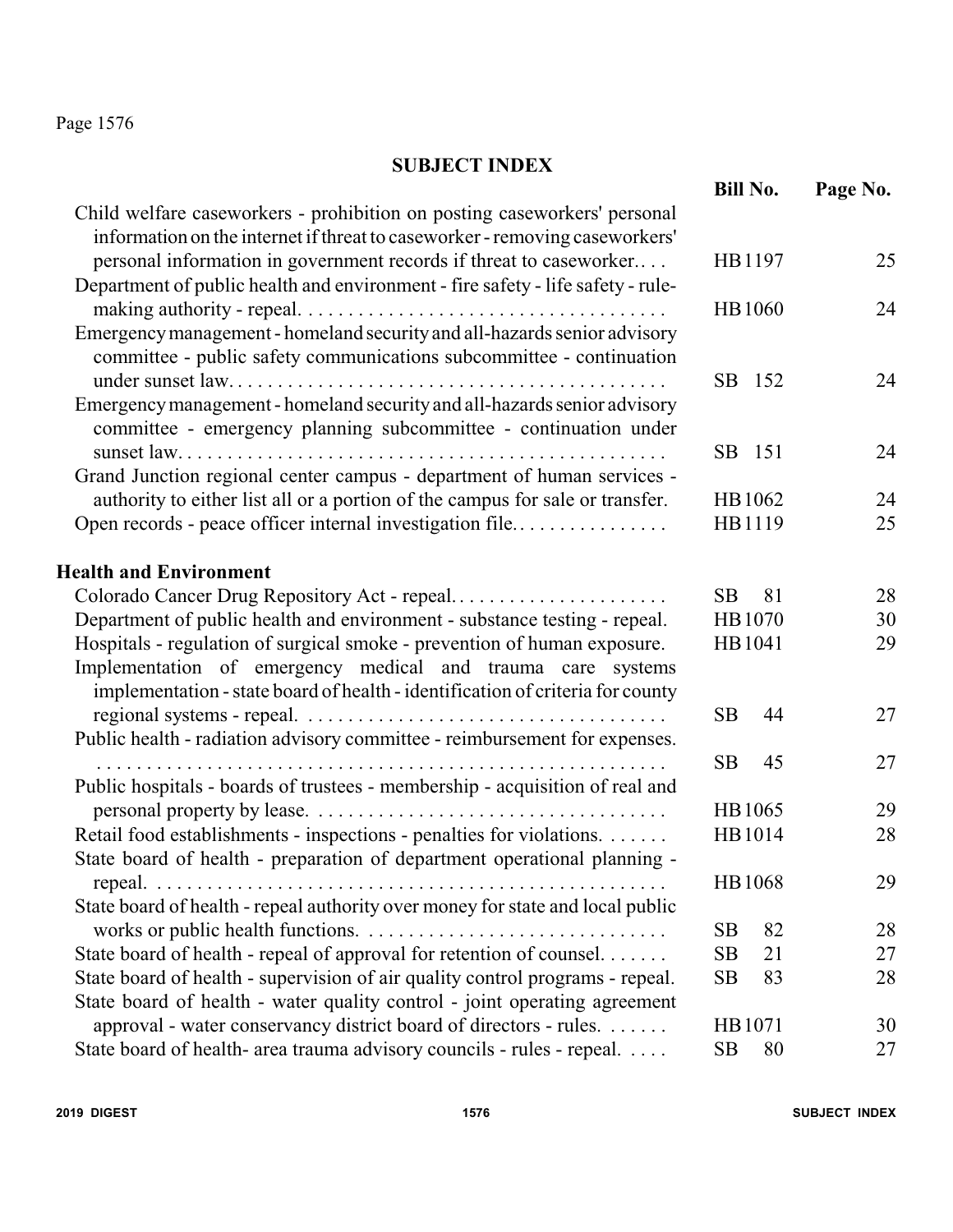|                                                                                                                           | <b>Bill No.</b> | Page No. |
|---------------------------------------------------------------------------------------------------------------------------|-----------------|----------|
| Water quality - water quality control commission - reclaimed domestic                                                     | HB1200          | 30       |
| <b>Health Care Policy and Financing</b>                                                                                   |                 |          |
| Hospitals - healthcare affordability and sustainability enterprise board -                                                |                 |          |
| annual hospital expenditure report - hospital report card and hospital                                                    |                 |          |
|                                                                                                                           | HB1001          | 31       |
| <b>Human Services - Behavioral Health</b>                                                                                 |                 |          |
| Advance behavioral health orders for scope of treatment form                                                              | HB1044          | 32       |
| <b>Human Services - Social Services</b>                                                                                   |                 |          |
| Child welfare allocations committee - membership composition.                                                             | SB<br>31        | 33       |
| Protective services - access to records - information sharing between APS                                                 |                 |          |
|                                                                                                                           | HB1063          | 33       |
| <b>Insurance</b>                                                                                                          |                 |          |
| Health insurance - required contract provisions between a carrier and a                                                   |                 |          |
| health care provider - payment of premiums - provision of benefits                                                        | SB.<br>41       | 34       |
| <b>Motor Vehicles and Traffic Regulation</b>                                                                              |                 |          |
| Commercial driver's licenses - interstate commerce - 18 to 21 years of age.                                               |                 |          |
|                                                                                                                           | 18<br>SB.       | 35       |
|                                                                                                                           | <b>SB</b><br>32 | 35       |
| <b>Natural Resources</b>                                                                                                  |                 |          |
| Department of natural resources - fund                                                                                    | <b>SB</b><br>70 | 36       |
| Hard rock mining - mined land reclamation board - reclamation plan - water                                                |                 |          |
|                                                                                                                           | HB1113          | 36       |
| <b>Probate, Trusts, and Fiduciaries</b>                                                                                   |                 |          |
| Directed trusts - Colorado Uniform Directed Trust Act.                                                                    | SB 105          | 37       |
|                                                                                                                           |                 |          |
| <b>Professions and Occupations</b>                                                                                        |                 |          |
| Advanced practice nurses with prescriptive authority - workers'<br>compensation - ability to obtain level I accreditation | HB1105          | 39       |
|                                                                                                                           |                 |          |
|                                                                                                                           |                 |          |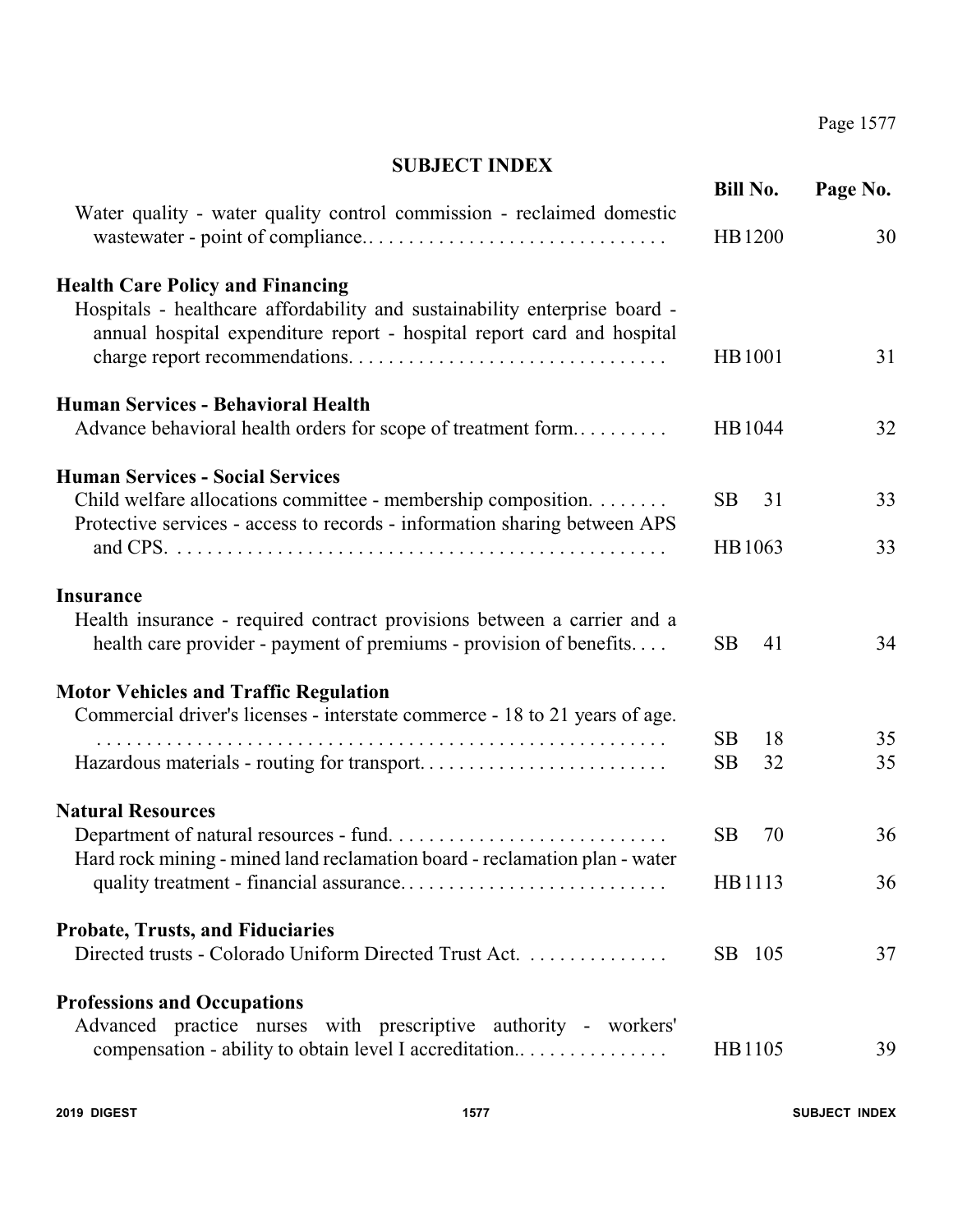|                                                                                                                                                          | <b>Bill No.</b> | Page No. |
|----------------------------------------------------------------------------------------------------------------------------------------------------------|-----------------|----------|
| Athletic trainers - regulation - change from registration to licensing.                                                                                  | HB1083          | 39       |
|                                                                                                                                                          | HB1035          | 38       |
| Pharmacists - chronic maintenance drugs - dispense without prescription.<br>Prescribing health care practitioners - electronic prescribing of controlled | HB1077          | 39       |
|                                                                                                                                                          | SB<br>79        | 38       |
| Real estate appraisers - appraisal management companies - definition                                                                                     | SB<br>46        | 38       |
| <b>Property</b>                                                                                                                                          |                 |          |
| Property - rights-of-way and ditches - extent of right-of-way<br>Titles and interests - deeds for the conveyance of real property - standard             | HB1082          | 40       |
|                                                                                                                                                          | HB1098          | 40       |
| Water conservation - use of xeriscape and other drought-tolerant landscaping<br>- common interest communities - special districts                        | HB1050          | 40       |
| <b>Public Utilities</b>                                                                                                                                  |                 |          |
| Public utilities commission - railroads - freight trains - number of crew<br>members required - exemptions - definitions - fines.                        | HB1034          | 41       |
| <b>Revenue - Activities Regulation</b>                                                                                                                   |                 |          |
| Alcohol beverages - fermented malt beverage licenses - sale for consumption<br>on and off the licensed premises - continued availability in rural areas  | SB<br>28        | 42       |
| Medical marijuana - disabling medical conditions - autism spectrum<br>$disorders. \ldots$                                                                | HB1028          | 42       |
| Regulation of cigarettes, tobacco products, or nicotine products - local<br>government regulation - state cigarette tax revenue apportionment to local   |                 |          |
| governments - local governments' special sales taxes.                                                                                                    | HB1033          | 42       |
| <b>Statutes</b>                                                                                                                                          |                 |          |
|                                                                                                                                                          | SB<br>058       | 44       |
| <b>Taxation</b>                                                                                                                                          |                 |          |
| Enforcement measures available for the collection of delinquent taxes -                                                                                  |                 |          |
|                                                                                                                                                          | SB.<br>35       | 45       |
| Income tax - retrofits to an individual's residence for increased visitability -<br>tax credit available for qualified individual's dependent.           | HB1135          | 46       |
| Manufactured homes - sales tax exemption clarification                                                                                                   | HB1011          | 46       |
|                                                                                                                                                          |                 |          |